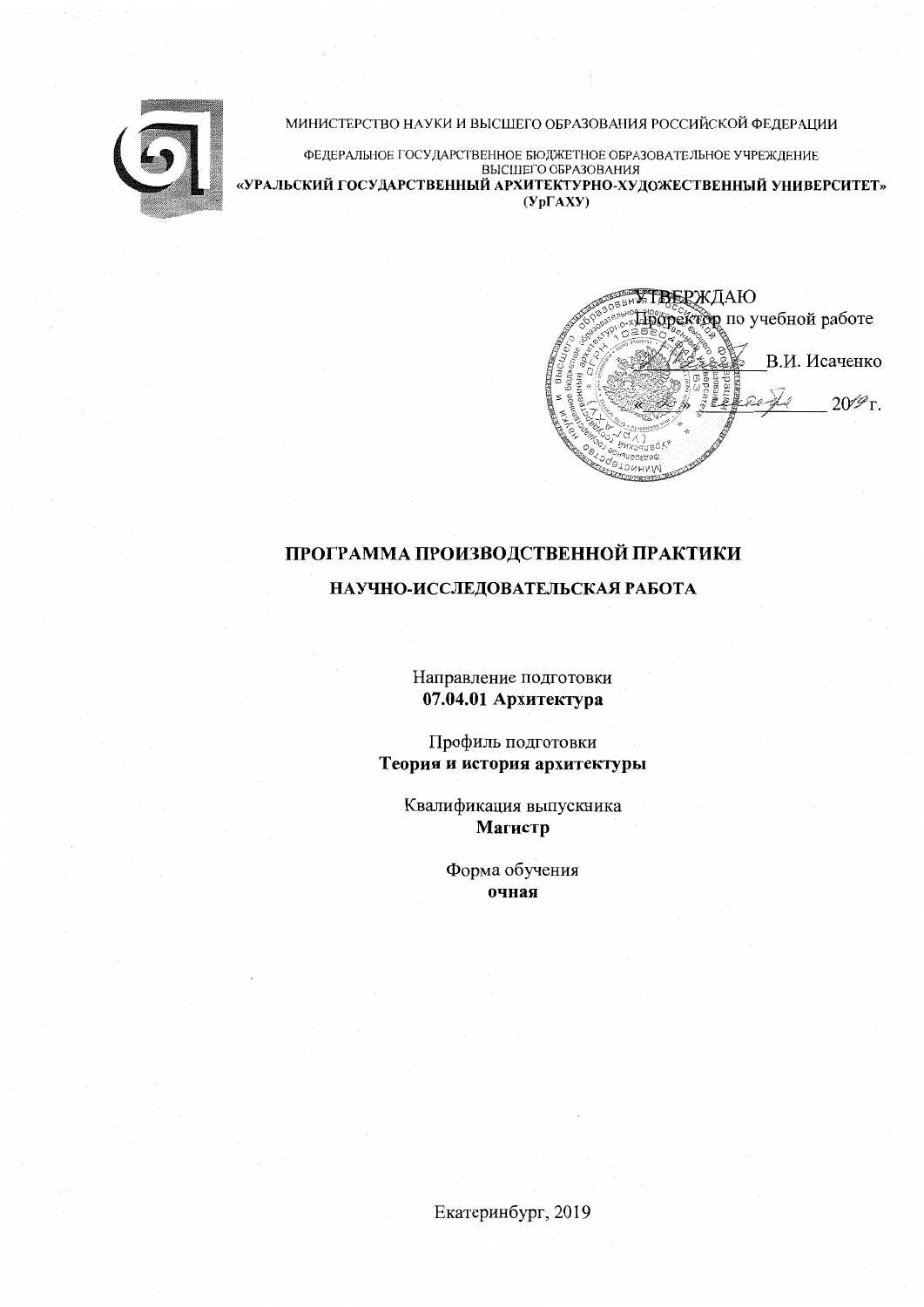| Вид практики                  | производственная                                                                                                                                   |  |  |  |
|-------------------------------|----------------------------------------------------------------------------------------------------------------------------------------------------|--|--|--|
| Тип практики                  | научно-исследовательская работа                                                                                                                    |  |  |  |
| Способ(ы) проведения практики | стационарная, выездная                                                                                                                             |  |  |  |
| Форма проведения практики     | дискретно: по видам практик - путём выделения<br>в календарном учебном графике непрерывного<br>периода учебного времени для проведения<br>практики |  |  |  |

## 1. Вид, тип практики, способ(ы) и форма ее проведения

## 2. Место практики в структуре образовательной программы

Практика входит в состав блока Б2 «Практика», в часть образовательной программы, формируемую участниками образовательных отношений.

Практика базируется на освоении студентами дисциплин (разделов дисциплин) «Современные концепции теории архитектуры образовательной программы: И градостроительства», «Методика, методология и презентация научного исследования» (1-2 архитектурной критики». «Архитектурно-«Теория  $\overline{M}$ методология семестры), исследовательские виды деятельности» (1-2 семестры), программы учебной практики научно-исследовательская работа (получение первичных навыков научно-исследовательской работы).

Полученные знания и навыки применяются при освоении дисциплин: «Архитектурноисследовательские виды деятельности» (3 семестр), «Актуальные проблемы истории и теории архитектуры», «Актуальные вопросы архитектурной науки», в процессе прохождения производственной практики преддипломной.

#### Место и время проведения практики 3.

База практики - кафедра теории архитектуры и профессиональных коммуникаций УрГАХУ.

Местами проведения практики служат: библиотеки и архивы Российской Федерации (в том числе библиотека УрГАХУ, Свердловская областная универсальная научная библиотека им. В.Г. Белинского (ул. Белинского, 15), Государственный архив Свердловской области (ГКУСО «ГАСО», ул. Вайнера, 17).

Практика проводится в конце второго семестра после завершения студентами теоретического обучения.

Выбор места проведения практики для лиц с ограниченными возможностями здоровья и инвалидов производится с учетом требований доступности места проведения практики для данной категории обучающихся и рекомендации медико-социальной экспертизы, а также программы реабилитации выданной федеральным инвалида, индивидуальной медико-социальной экспертизы, относительно государственным учреждением рекомендованных условий и видов труда.

## 4. Перечень планируемых результатов обучения при прохождении практики, соотнесенных с планируемыми результатами освоения образовательной программы

4.1. Перечень компетенций, формирующихся у обучающихся в процессе прохождения практики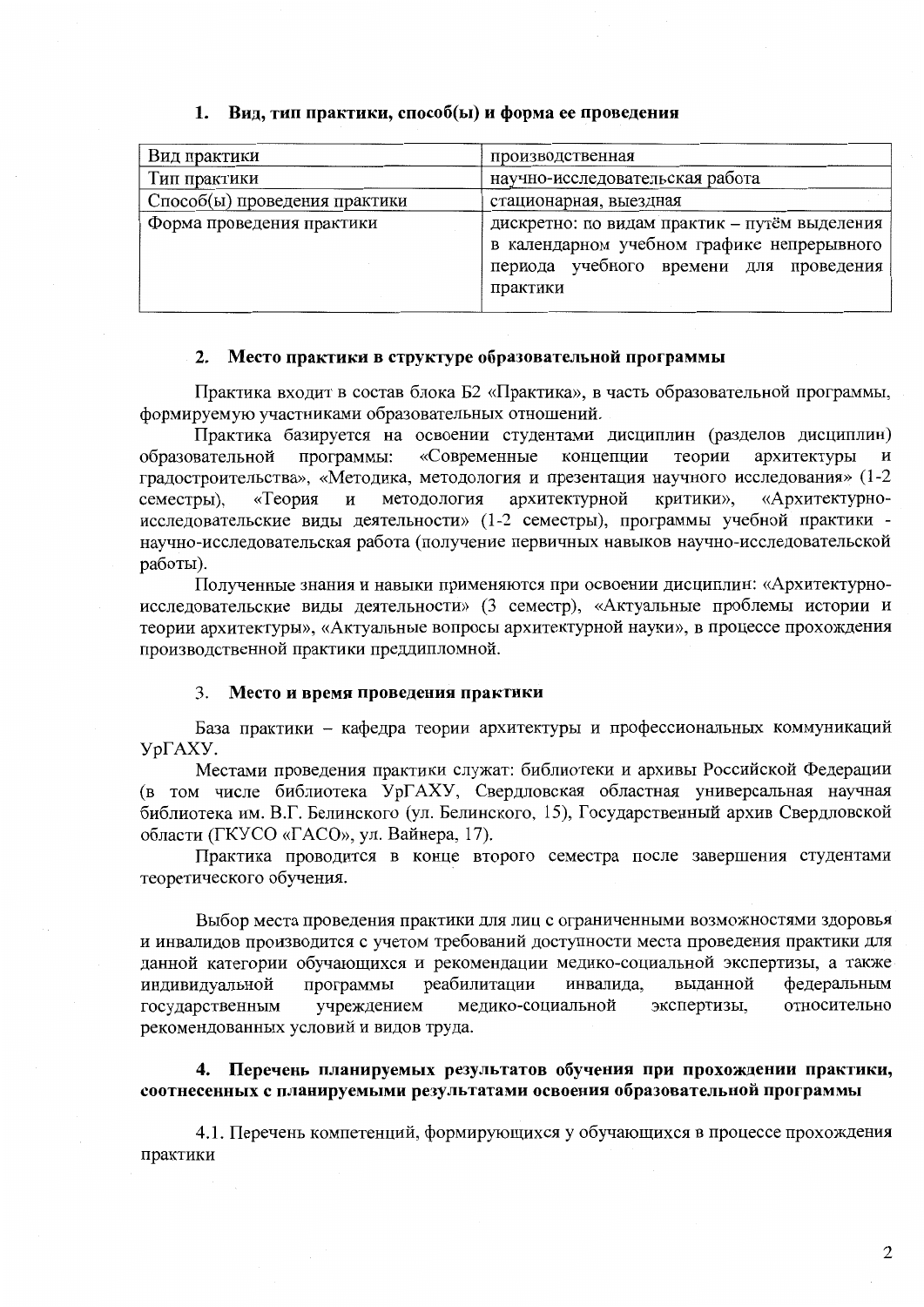| Код         | Наименование компетенции                                                                                                                                                                    |  |  |
|-------------|---------------------------------------------------------------------------------------------------------------------------------------------------------------------------------------------|--|--|
| компетенции |                                                                                                                                                                                             |  |  |
| УK-1        | Способен осуществлять критический анализ проблемных ситуаций на основе<br>системного подхода, вырабатывать стратегию действий.                                                              |  |  |
| $\Pi K-2$   | Способен проводить комплексные прикладные и фундаментальные научные<br>исследования.                                                                                                        |  |  |
| $\Pi K-3$   | Способен участвовать в оформлении и представлении академическому и<br>профессиональному сообществам, заказчику и общественности проектов и<br>результатов проведённых научных исследований. |  |  |

4.2. Планируемые результаты обучения при прохождении практики

В результате прохождения данной практики обучающийся должен приобрести следующие умения и практические навыки:

| Код         | Индикаторы достижения компетенций                                         |  |  |  |  |
|-------------|---------------------------------------------------------------------------|--|--|--|--|
| компетенции |                                                                           |  |  |  |  |
| $YK-1$      | Умеет:                                                                    |  |  |  |  |
|             | - проводить комплексные предпроектные исследования;                       |  |  |  |  |
|             | - осуществлять поиск, критический анализ и синтез информации для решения  |  |  |  |  |
|             | поставленных задач, применять системный подход;                           |  |  |  |  |
|             | - осуществлять сводный анализ исходных данных.                            |  |  |  |  |
| $\Pi K-2$   | Умеет:                                                                    |  |  |  |  |
|             | - участвовать в осуществлении анализа содержания проектных задач и выборе |  |  |  |  |
|             | методов и средств их решения;                                             |  |  |  |  |
|             | - участвовать в обобщении результатов теоретических исследований.         |  |  |  |  |
|             | Знает:                                                                    |  |  |  |  |
|             | -методику научно-исследовательской работы и основы системного подхода к   |  |  |  |  |
|             | научному исследованию;                                                    |  |  |  |  |
|             | - профессиональные приемы и методы представления и обоснования            |  |  |  |  |
|             | результатов научно-исследовательских разработок и правила составления     |  |  |  |  |
|             | обзоров и отчетов по результатам проводимых исследований.                 |  |  |  |  |
| $\Pi K-3$   | Умеет:                                                                    |  |  |  |  |
|             | - на современном уровне оформлять результаты научных исследований с       |  |  |  |  |
|             | подготовкой отчетов, заключений, реферативных обзоров.                    |  |  |  |  |
|             | Знает:                                                                    |  |  |  |  |
|             | - правила и приемы представления результатов научно- исследовательской    |  |  |  |  |
|             | деятельности профессиональному и академическому сообществам.              |  |  |  |  |
|             |                                                                           |  |  |  |  |

## 5. Трудоемкость практики (объем практики в зачетных единицах и ее продолжительность в академических часах)

Общая трудоемкость учебной практики составляет 6 зачётных единиц, 216 академических часов.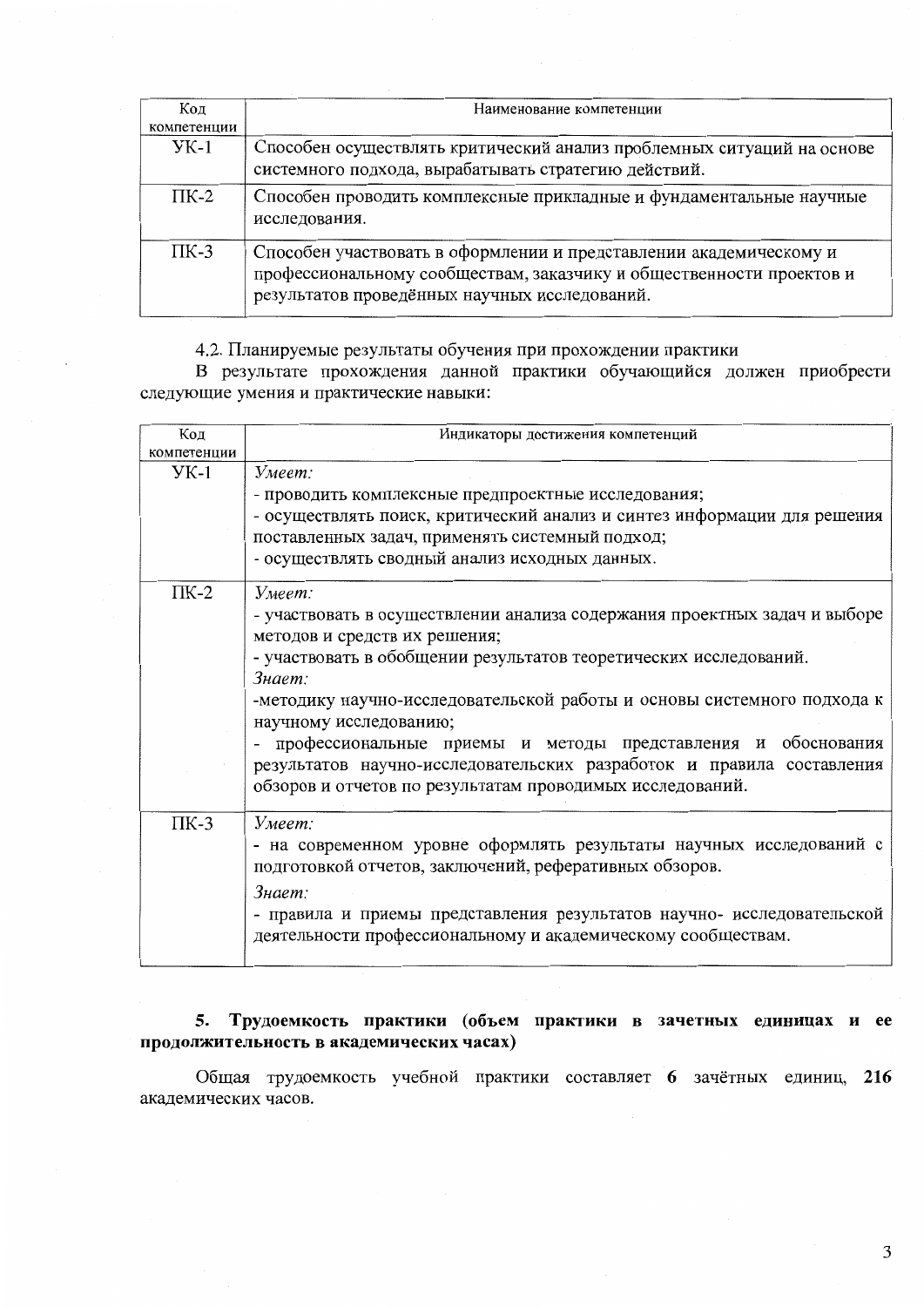# 6. Содержание практики

|                               |                                                                                                                                                                                                                                                                                                                                                                                                                                                                                                                                                                                               | Трудоемкость (в часах) |                      |                               |                                    |
|-------------------------------|-----------------------------------------------------------------------------------------------------------------------------------------------------------------------------------------------------------------------------------------------------------------------------------------------------------------------------------------------------------------------------------------------------------------------------------------------------------------------------------------------------------------------------------------------------------------------------------------------|------------------------|----------------------|-------------------------------|------------------------------------|
| $\mathcal{N}\!\varrho$<br>n/n | Содержание практики<br>(виды учебной работы)                                                                                                                                                                                                                                                                                                                                                                                                                                                                                                                                                  | Всего                  | Контактная<br>работа | Самост.<br>работа<br>студента | Формы<br>контроля                  |
| 1.                            | Подготовительный этап                                                                                                                                                                                                                                                                                                                                                                                                                                                                                                                                                                         | 8                      | 8                    |                               | Само-                              |
| 1.1                           | Вводная лекция<br>1) освоение методики сбора, исследования и<br>фиксации источников фактической<br>информации основных типологических<br>группам:<br>- архитектура (отдельные объекты, комплексы,<br>градостроительные пространства);<br>- изобразительные, письменные источники;<br>2) освоение методики сбора фундаментальной<br>базы исследования:<br>- материалы, опубликованные в различных<br>отечественных и зарубежных изданиях;<br>неопубликованные документы (отчёты о<br>научно-исследовательских работах,<br>диссертации, депонированные рукописи,<br>материалы зарубежных фирм). | 6                      | 6                    |                               | контроль                           |
| 1.2                           | Инструктаж по технике безопасности                                                                                                                                                                                                                                                                                                                                                                                                                                                                                                                                                            | $\overline{2}$         | 2                    |                               |                                    |
| 2.                            | Рабочий этап                                                                                                                                                                                                                                                                                                                                                                                                                                                                                                                                                                                  | 172                    | 4                    | 168                           |                                    |
| 2.1                           | Раздел 1. Научно-исследовательский<br>работа с каталогами библиотек и архивов;<br>первичное ознакомление с научной<br>литературой по теме исследования;<br>- выявление в найденной литературе основных<br>положений, раскрывающих специфику темы<br>исследования;<br>- детальное изучение содержания отдельных<br>научных источников.                                                                                                                                                                                                                                                         | 72                     | 4                    | 68                            | Отчёт о<br>прохождении<br>практики |
| 2.2                           | Раздел 2. Обобщающий:<br>- анализ и систематизация научных материалов<br>по выбранному направлению исследования;<br>- создание библиографического списка;<br>- типологизация библиографического списка по<br>тематическим группам;<br>- составление фундаментальной базы<br>исследования в форме тематического<br>конспекта.                                                                                                                                                                                                                                                                  | 100                    |                      | 100                           | Отчёт о<br>прохождении<br>практики |
| 3                             | Завершающий этап                                                                                                                                                                                                                                                                                                                                                                                                                                                                                                                                                                              | 36                     | $\boldsymbol{2}$     | 34                            | Отчёт о<br>прохождении             |
| 3.1                           | Подготовка и представление отчёта о<br>прохождении практики                                                                                                                                                                                                                                                                                                                                                                                                                                                                                                                                   | 36                     | $\overline{2}$       | 34                            | практики                           |
|                               | Всего часов:                                                                                                                                                                                                                                                                                                                                                                                                                                                                                                                                                                                  | 216                    | 14                   | 202                           | Зачёт<br>с оценкой                 |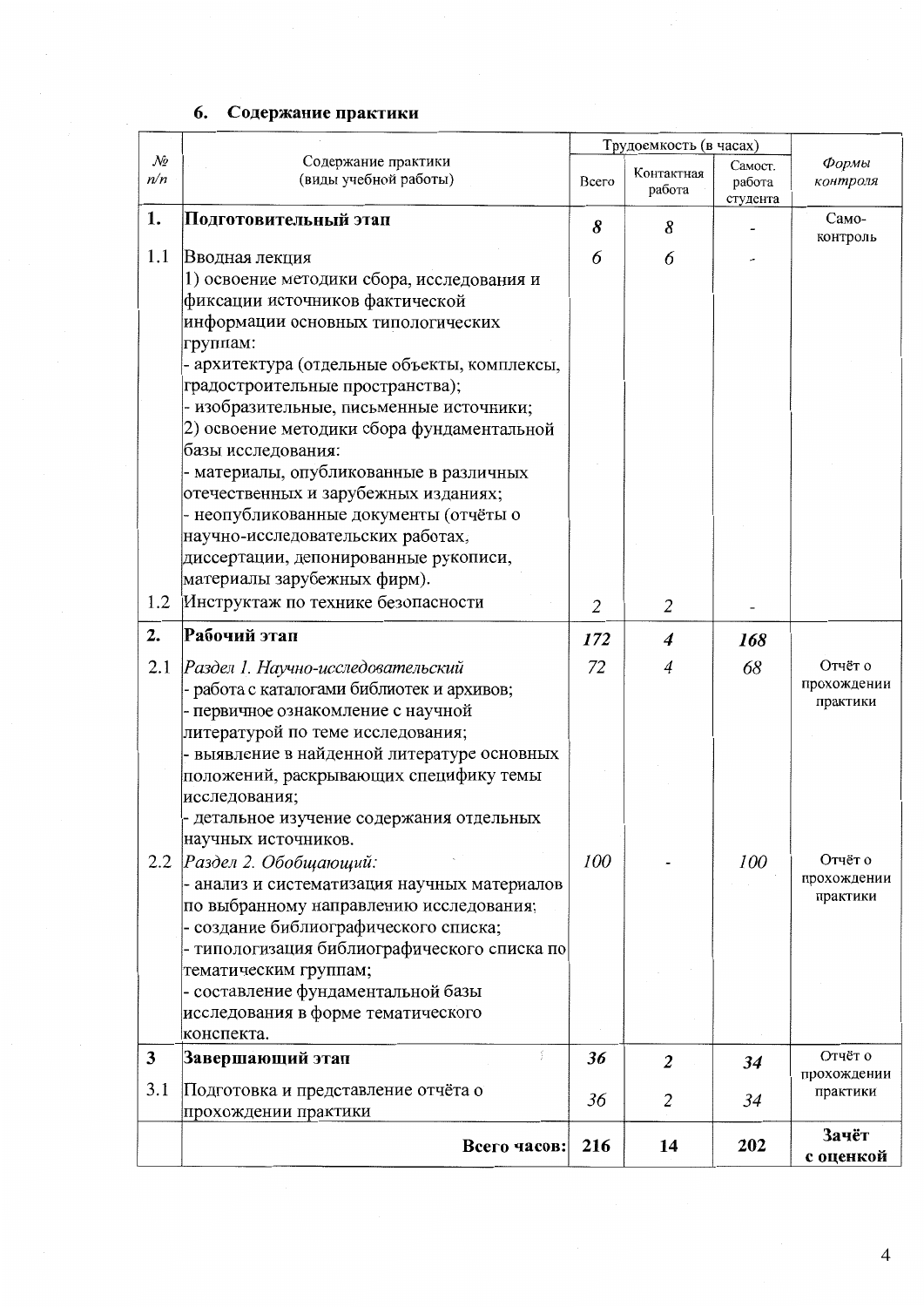## 7. Формы отчетности по практике и форма промежуточной аттестации (по итогам практики)

Аттестация по итогам прохождения практики заключается в представлении студентом отчёта о прохождении практики, содержащего следующие материалы:

1) Титульный лист (унифицированная форма);

2) Индивидуальное задание на практику (утверждённое заведующим кафелрой);

3) Отчёт о проделанной работе (в соответствии с индивидуальным заланием) в свободной форме, не менее двух листов печатного текста;

4) Тематический конспект обработанных литературных источников:

5) Библиографический список собранных литературных, архивных материалов и электронных ресурсов, оформленный в соответствии с правилами оформления библиографии (Система стандартов по информации, библиотечному и издательскому делу. Библиографическая запись. Общие требования и правила составления):

6) Фактический материал, касающийся темы исследования, оформленный в таблицы с изображениями;

7) Диск, содержащий все части отчёта.

Аттестация проводится руководителем практики от кафедры. Форма зачёта: просмотр отчётных материалов. По результатам аттестации обучающемуся выставляется зачёт с оценкой.

Фонд оценочных средств для проведения промежуточной аттестации обучающихся по практике приведен в Приложении 1.

## 8. Перечень учебной литературы и ресурсов сети "Интернет", необходимых для проведения практики

## а) основная литература

1. Кузин Ф. А. Диссертация: Методика написания. Правила оформления. Порядок защиты: практ. пособие для докторантов, аспирантов и магистрантов / Ф. А. Кузин. - М.: Ось-89, 2011.

2. Шипицына О.А. Архитектуроведение и архитектурная критика: учеб. Пособие / О.А. Шипицына. - 2-е изд., испр. и доп. - Екатеринбург: Архитектон, 2012. - 336 с.: ил. Допущено УМО по образованию в области архитектуры в качестве учебного пособия по направлению «Архитектура». Режим доступа: http://biblioclub.ru/index.php?page=book&id=222106.

## б) дополнительная литература

1. Андреев Г.И., Смирнов С.А., Тихомиров В.А. В помощь написания диссертации и рефератов: основы научной работы и оформление результатов научной деятельности: Учеб. Посбие. - М.: Финансы и статистика, 2004. - 272.

2. Анурин, В. Ф. Интеллектуальный тренинг : учебное пособие / В. Ф. Анурин. - М.: 2005. 329 Академический проект,  $\mathbf{c}$ . Режим доступа: http://www.biblioclub.ru/index.php?page=book&id=220591.

3. Блюменау Д. И. Информационный анализ/ синтез для формирования вторичных документов: Учеб.-практич. Пособие. - СПб.: Профессия, 2002.

4. Волчкова, **H.M.** Лазарева, Э.А. Архитектурно-исследовательские виды деятельности: коммуникативно-речевой аспект: Учеб.пособие. Екатеринбург. Изд-во УрГАХА, 2005. – 171с. Гриф УМО

5. ГОСТ 7.1-2003. Библиографическая запись. Библиографическое описание. Общие требования и правила составления // Библиотека и закон. - 2005. - Вып. 18. - С. 322-381

6. ГОСТ 7.4-95. Издания. Выходные сведения // Библиотека и закон. - 2004. - Вып. 17. - C. 354-379.

7. Диссертация: Методика написания. Правила оформления. Порядок защиты : Практ. пособие для докторантов, аспирантов и магистрантов / Ф. А. Кузин. - М. : Ось-89, 2011.